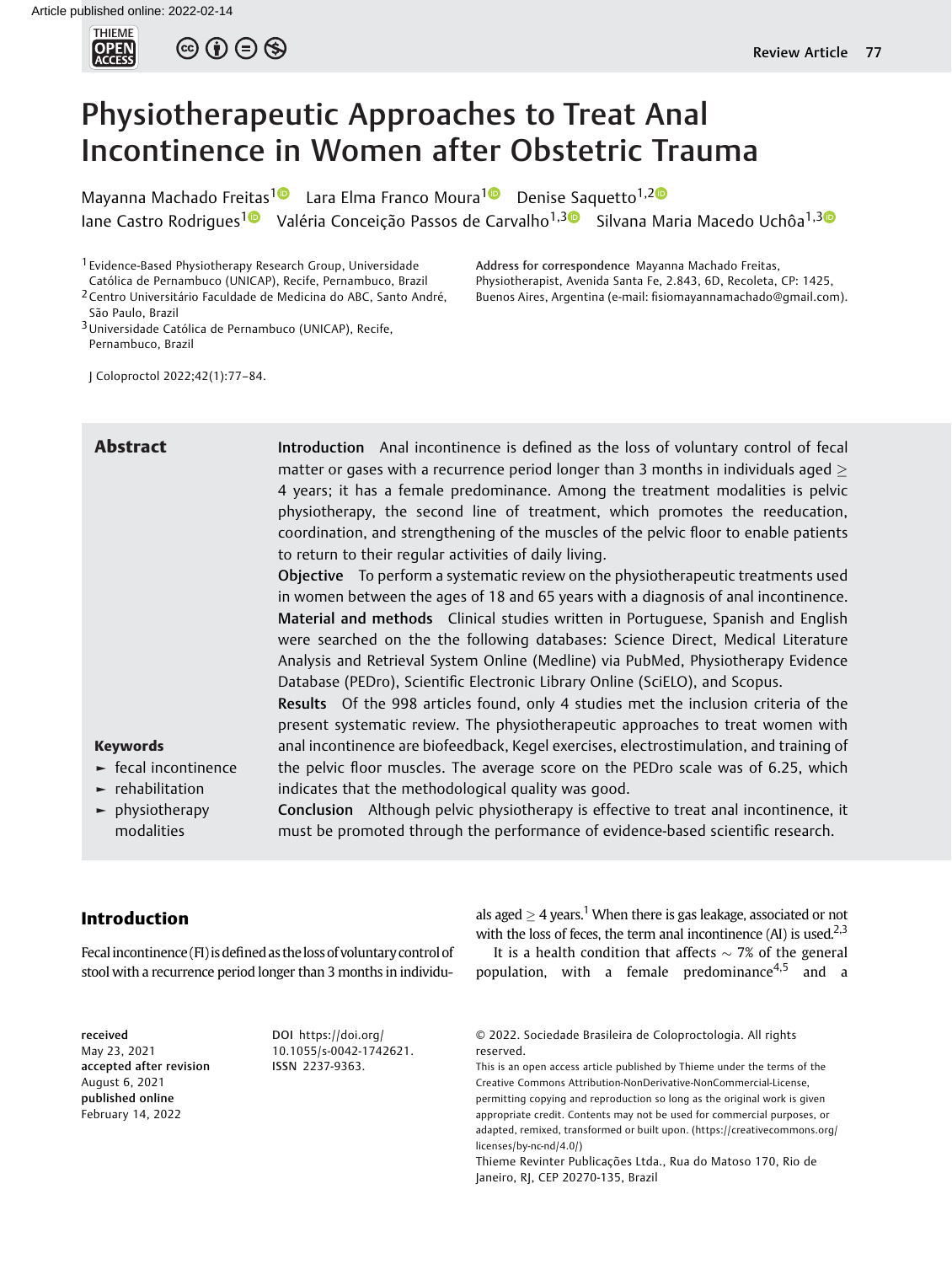multifactorial etiology, including traumatic, neurological, congenital and iatrogenic factors. Among the causes mentioned, the most common are obstetric trauma and unsuccessful anorectal surgery.<sup>6</sup>

There are 3 subtypes of FI: passive incontinence, in which there is an unnoticed (involuntary) loss of feces or gas; urge incontinence, characterized by the unsuccessful attempt to retain stool, which indicates an injury to the external sphincter; and soiling, which is defined as the involuntary loss of rectal contents after evacuation due to an injury to the internal sphincter, with soiling of the perianal area and underwear.<sup>1,7,8</sup>

In the affected patients, this clinical condition triggers a series of consequences such as embarrassment, social isolation, low self-esteem, and changes in lifestyle and quality of life (QOL). $9$  As the perception of QOL is very subjective, some scales help to measure the impact of FI on it, such as the Fecal Incontinence Quality of Life (FIQOL) index, which assesses lifestyle, coping/behavior, self-perception, and embarrassment,<sup>10</sup> and the Manchester Health Questionnaire (MHQ), which measures eight domains: impact of the incontinence, role, physical function, social function, personal relationships, emotions, sleep and energy, and the severity of the incontinence.<sup>11</sup>

Theere are multiple treatment modalities for AI, which can be conservative and/or surgical. Conservative therapy is usually chosen as the first-line treatment, with no initial need for invasive methods in these patients. Only when the proposed treatment is not effective patients are submitted to surgical procedures (sphincter repair, overlapping repair, muscle transposition, prosthesis implantation, sacral neuromodulation, and ostomies). $12-14$ 

Changing eating habits, controlling the diet, and drinking fluids are the first steps to help these individuals in the formation of a consistent stool, thus avoiding frequent bowel movements. In addition, constipating agents such as loperamide are also prescribed to increase the time of intestinal transit through the small intestine and colon to form more consistent stools.<sup>15</sup>

Currently, pelvic physiotherapy stands out as a possible line of treatment, since its techniques promote reeducation, coordination, and strengthening of the pelvic floor muscles (PFMs) to restore the QOL of these individuals and to enable them to return to their daily life activities (DLAs).<sup>1</sup>

Among the techniques used biofeedback is a therapeutic approach that helps to create a sensitive biological response, and, as a consequence, the patient improves their perception and voluntary contraction of the PFMs.<sup>16</sup> Training with a rectal balloon aims to improve the thresholds for sensory perception and rectal capacity.<sup>17</sup> Functional electrical stimulation is a type of excitomotor electrical current which aims to recruit nerve fibers to promote muscle strengthening and/or resistance, depending on the parameters used.<sup>18</sup> Kinesiotherapy, on the other hand, helps to increase the muscle tone of both type-I and type-II fibers to recover continence, coordination, and strength. $<sup>1</sup>$ </sup>

These approaches, isolated or combined, can be effective in the partial or total recovery of the functional diagnosis of these patients. Thus, the objective of the present article was to conduct a systematic review to learn about the physiotherapeutic treatments that have been used in women aged 18 to 65 years with a diagnosis of AI.

# Materials and Methods

The present is a systematic review guided by a question based on the Patient, Intervention, Comparison, Outcome, Study Design (PICOs) stategy (►Chart 1): "What are the physiotherapeutic approaches to women aged between 18 and 65 years with a diagnosis of AI?".

The Health Sciences Descriptors (Descritores em Ciências da Saúde, DeCS, in Portuguese) and the Medical Subject Headings (MeSH) were consulted and combined as follows: Modalidades de Fisioterapia AND Incontinência Fecal; Fisioterapia AND Incontinência Fecal; Reabilitação AND Incontinência Fecal; Modalidades de Fisioterapia AND Incontinência Anal; Fisioterapia AND Incontinência Anal; Reabilitação AND Incontinência Anal; Modalidades de Fisioterapia AND Incontinencia Fecal; Fisioterapia AND Incontinencia Fecal; Rehabilitación AND Incontinencia Fecal; Modalidades de Fisioterapia AND Incontinencia Anal; Fisioterapia AND Incontinencia Anal; Rehabilitación AND Incontinencia Anal Physical Therapy Modalities AND Fecal Incontinence; Physical Therapy Specialty AND Fecal Incontinence; Rehabilitation AND Fecal Incontinence; Physical Therapy Modalities AND Anal Incontinence; Physical Therapy Speciality AND Anal Incontinence; Rehabilitation AND Anal Incontinence; Physiotherapy AND Fecal Incontinence: Physiotherapy AND Anal Incontinence Electricalstimulation AND Fecal Incontinence; Electrical stimulation AND Anal Incontinence; Neurostimulation AND Fecal Incontinence; Neurostimulation AND Anal Incontinence; Biofeedback AND Fecal Incontinence; Biofeedback AND Anal Incontinence; Pelvic Floor Muscle Training AND Fecal Incontinence; and Pelvic Floor Muscle Training AND Anal Incontinence.

The search was conducted on the the following databases: Science Direct, Medical Literature Analysis and Retrieval System Online (Medline) via PubMed, Physiotherapy Evidence Database (PEDro), Scientific Electronic Library Online (SciELO), and Scopus. The search and selection ofe articles was conducted by two independent researchers, with a third evaluator available in case of discrepancies.

Chart 1 Representation of the Patient, Intervention, Comparison, Outcome, Study Design (PICOs) search strategy

| <b>PICOs</b> | Population: Women aged 18 to 65 years with<br>anal incontinence                                                         |
|--------------|-------------------------------------------------------------------------------------------------------------------------|
|              | Intervention: Biofeedback                                                                                               |
|              | Comparison: Other physiiotherapeutic<br>interventions in anal incontinence                                              |
|              | <b>Outcome:</b> Physiotherapeutic interventions to<br>treat adult women (aged 18 to 65 years) with<br>anal incontinence |
|              | Study Design: Clinical trials                                                                                           |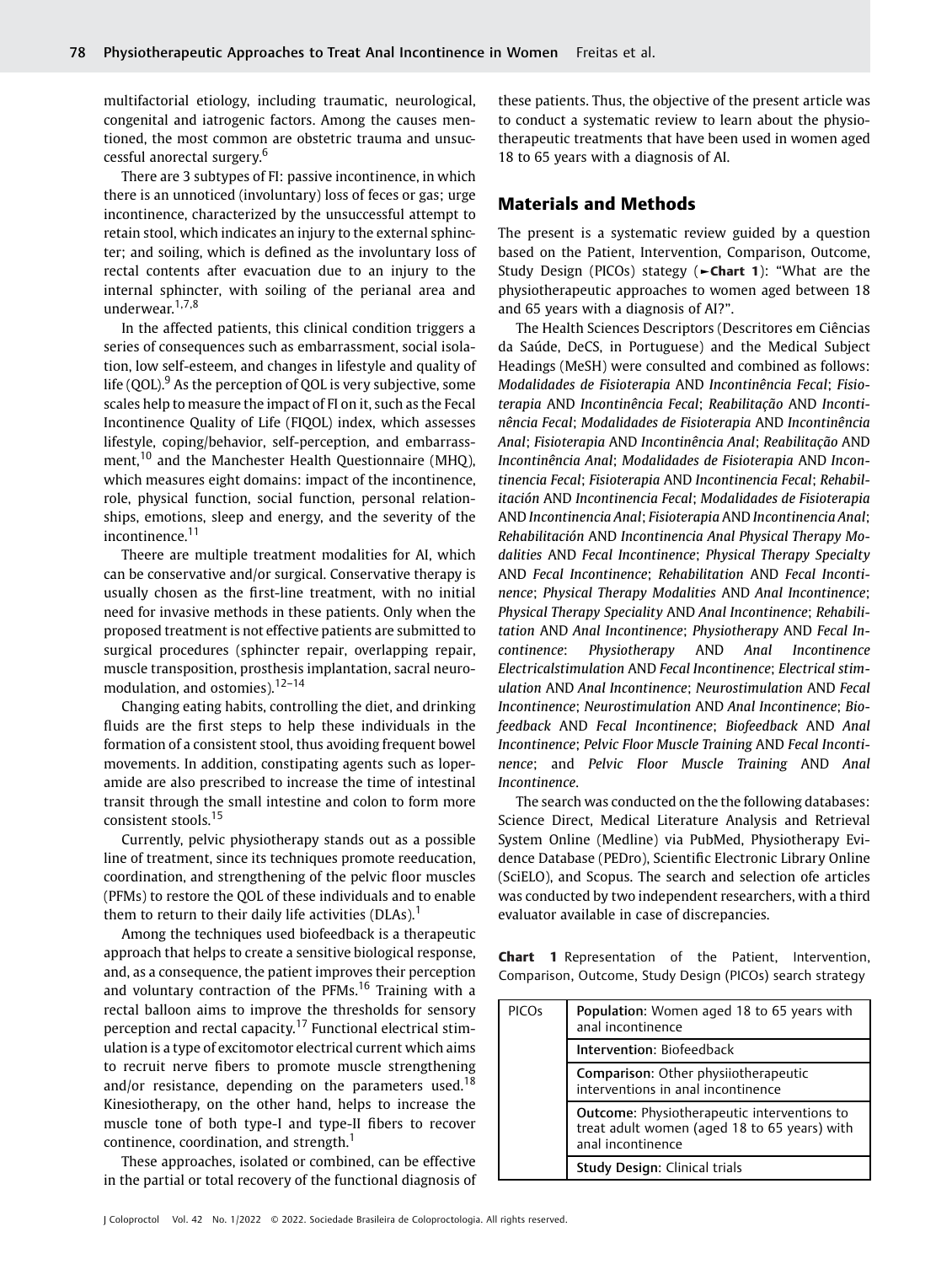#### Table 1 Application form for the Relevance Tests I and II

| Application form for the Relevance Test I                                                                                                                                                                                                                                                                                |     |    |
|--------------------------------------------------------------------------------------------------------------------------------------------------------------------------------------------------------------------------------------------------------------------------------------------------------------------------|-----|----|
| Inclusion criteria                                                                                                                                                                                                                                                                                                       | Yes | No |
| Does the study address the physiotherapeutic treatments for adult women with anal<br>incontinence?                                                                                                                                                                                                                       |     |    |
| Is the article in English, Portuguese or Spanish?                                                                                                                                                                                                                                                                        |     |    |
| <b>Exclusion criteria</b>                                                                                                                                                                                                                                                                                                |     |    |
| Articles that did not focus primarily on physiotherapeutic treatment in women diagnosed with<br>anal incontinence; articles not written in Portuguese, Spanish or English; studies with<br>neurological patients and/or pregnant women; duplicates, reviews, editorials, letters,<br>comments, dissertations, or theses. |     |    |
| Application form for the Relevance Test II                                                                                                                                                                                                                                                                               |     |    |
| Inclusion criteria                                                                                                                                                                                                                                                                                                       | Yes | No |
| Does the study describe the physiotherapeutic treatments used in adult women with anal<br>incontinence?                                                                                                                                                                                                                  |     |    |
| <b>Exclusion criteria</b>                                                                                                                                                                                                                                                                                                |     |    |
| Does the article not focus on the physiotherapeutic treatment for adult women diagnosed<br>with anal incontinence?                                                                                                                                                                                                       |     |    |

The inclusion criteria were: clinical studies that addressed physical therapy treatments in women aged 18 to 65 years with AI. And the exclusion criteria were: articles that did not focus on physiotherapeutic treatment in female patients diagnosed with AI; articles not written in Portuguese, Spanish or English; articles with neurological patients and/or pregnant patients; and duplicates, review articles, editorials, letters, comments, dissertations or theses.

The articles were submitted to the Relevance Test I (RTI), by reading the titles and abstracts. Then, those that were selected were submitted to the Relevance Test II (RTII), in which the full texts of the articles were read  $($   $\blacktriangleright$  Table 1).

Using the PEDro scale, two independent authors assessed the methodological quality, and any disparities weresolved through discussion, with the involvement of a third person if necessary. The results of this assessment are presented in ►Chart 2.

# Results

A total of 998 articles were identified, and 478 were discarded because they were duplicates. Of the 520 articles left, 472 were excluded for the following reasons: 20 did not meet the language requirements; 55 were not primary studies; 383 did not present outcomes related to the proposed topic; 13 evaluated patients with neurological diseases; and 1 study was excluded because it was on a physiotherapy treatment for AI in pregnant women  $($   $\blacktriangleright$  Fig. 1)

Regarding the number of articles found by database, the Scopus and Science Direct databases obtained the highest percentages: 45.7% and 25% respectively (►Table 2). As for the combined descriptors, Rehabilitation AND Fecal Incontinence, Biofeedback AND Fecal Incontinence, and Electrical Stimulation AND Anal Incontinence were the most found, with percentages of 13.4%, 13.3% and 10.1% respectively (►Table 3).

| <b>Evaluation criteria</b><br>(items)   |  | $\overline{4}$ | 6 | -8 | 9        | 10 | 11 | <b>Total</b> |
|-----------------------------------------|--|----------------|---|----|----------|----|----|--------------|
| Author (year)                           |  |                |   |    |          |    |    |              |
| Fynes et al. <sup>30</sup> (1999)       |  |                |   |    | $\Omega$ |    |    |              |
| Mahony et al. $^{29}$ (2004)            |  |                |   |    | $\Omega$ |    |    |              |
| Naimy et al. <sup>28</sup> (2007)       |  |                |   |    | $\Omega$ |    |    |              |
| Johannessen et al. <sup>36</sup> (2016) |  |                |   |    | $\Omega$ |    |    |              |

**Chart 2** Quality assessment of the included studies ( $n = 4$ ) according to the Physiotherapy Evidence Database (PEDro) scale

Notes: Score of 0: indicates that the evaluation criteria do not meet the requirements.

Score of 1: indicates that the evaluation criteria meet the requirements.

1) Eligibility criteria and origin criteria; 2) random distribution; 3) hidden distribution; 4) comparisons to the starting point; 5) blinding of individuals; 6) blinding of therapists; 7) blinding of evaluators; 8) ratings > 85%; 9) intention-to-treat analysis; 10) intergroup comparison; 11) measures of precision and variability.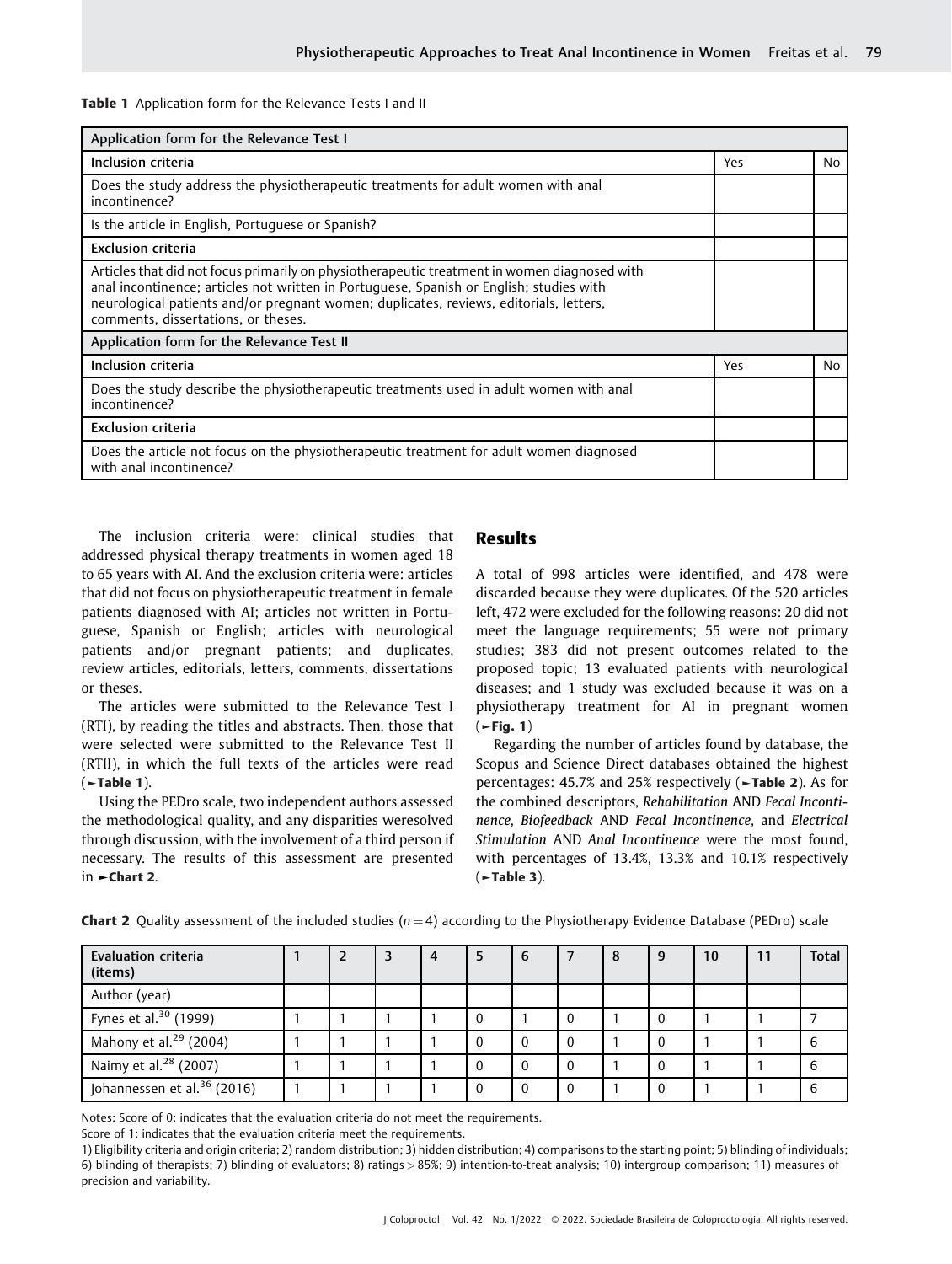

Fig. 1 Flowchart as per the Preferred Reporting Items for Systematic Reviews and Meta-Analyses (PRISMA) statement summarizing the selection of articles.

Table 2 Percentage of scientific articles found in each database

| <b>SCIENCE DIRECT</b> |                        | <b>PUBMED</b> |                | <b>PEDRO</b> |     | <b>SCIELO</b> |                | <b>SCOPUS</b> |                        |
|-----------------------|------------------------|---------------|----------------|--------------|-----|---------------|----------------|---------------|------------------------|
|                       | $\Omega$<br>$\sqrt{2}$ |               | $\Omega$<br>70 |              | 70  |               | $\Omega$<br>70 |               | $\Omega$<br>$\sqrt{2}$ |
| 252                   | 25<br>__               | 48            | 4.8            | ດາ<br>ده     | ر.ه | 58            | г.<br>ه.د      | 457           | 45.7                   |

Of the 998 articles found, only 428-30,36 studies met the inclusion criteria, and ►Table 4 presents their results.

The average score of 6.25 on the PEDro scale shows that, in general, the included studies are of methodological good quality. All of them used methods of random distribution (100%); the groups were similar with regard to the most important prognostic indicators (100%); measurements of at least one key result were obtained in more than 85% of the individuals initially distributed among the groups (100%); and intergroup comparisons (100%) were performed and presented the average and variability of the data regarding the results (100%). In all studies the allocation of individuals was secret; only in 1 survey (25%) there was blinding of the

therapists, and in none of them there was blinding of individuals, blinding of the evaluators, and an analysis by intention to treat (►Chart 2).

### **Discussion**

Fecal incontinence is a condition that significantly affects QOL, with high social and psychological impacts.<sup>19</sup> According to Freeman and Menees (2016),<sup>20</sup> the prevalence in women ranges from 2% to 25%, depending on age and socioeconomic status. This data often underestimate the true prevalence, as many women avoid commenting on symptoms due to embarrassment, some doctors fail to ask about this topic during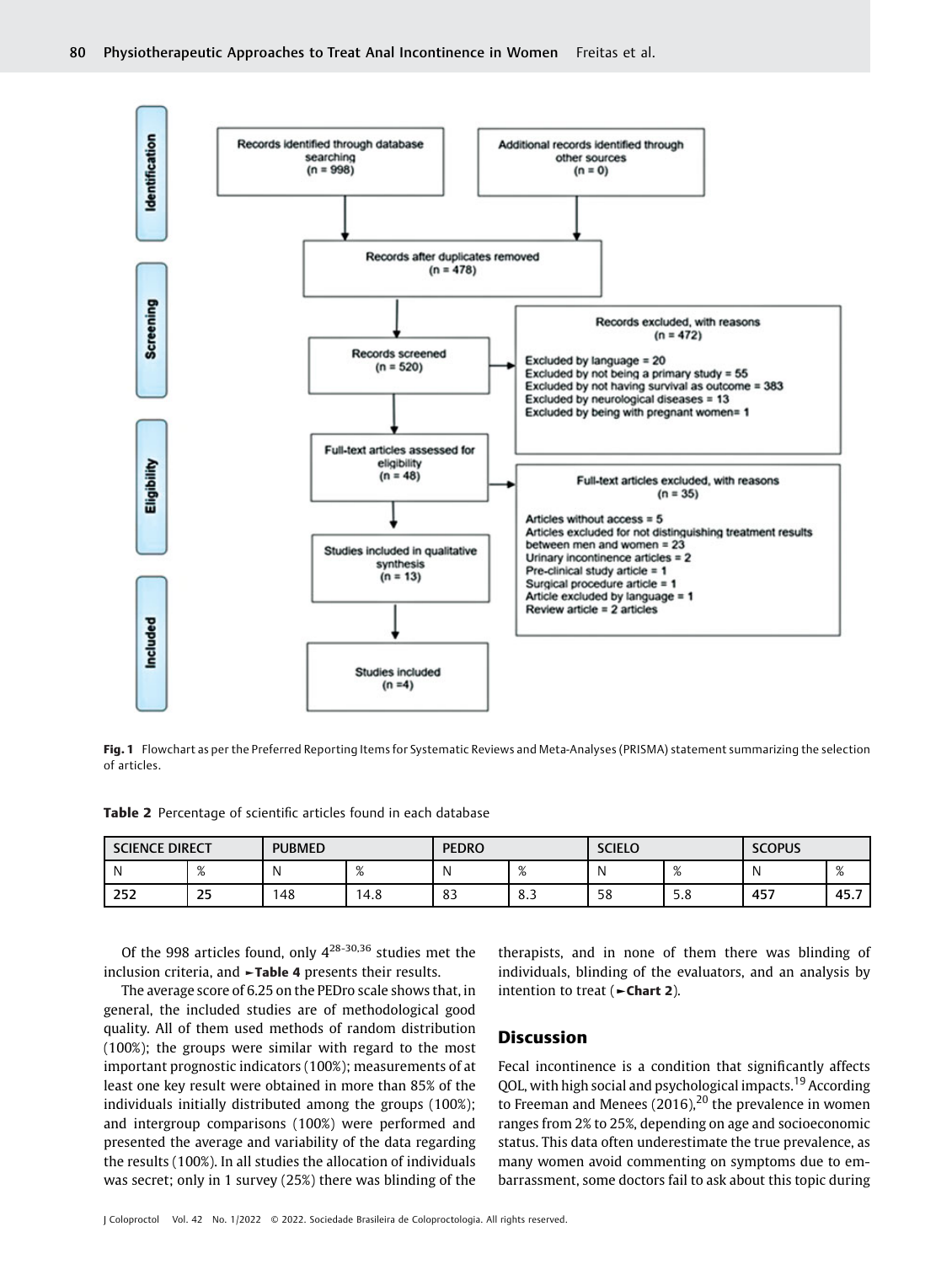Table 3 Percentage of articles found according to the combined descriptors searched

| <b>COMBINED DESCRIPTORS</b>                             | <b>ARTICLES</b><br>FOUND |       |
|---------------------------------------------------------|--------------------------|-------|
|                                                         | N                        | %     |
| Modalidades de Fisioterapia AND<br>Incontinência Fecal  | 2                        | 0.002 |
| Fisioterapia AND Incontinência Fecal                    | 6                        | 0.006 |
| Reabilitação AND Incontinência Fecal                    | 6                        | 0.006 |
| Modalidades de Fisioterapia AND<br>Incontinência Anal   | 1                        | 0.001 |
| Fisioterapia AND Incontinência Anal                     | 4                        | 0.004 |
| Reabilitação AND Incontinência Anal                     | 1                        | 0.001 |
| Modalidades de Fisioterapia AND<br>Incontinencia Fecal  | 2                        | 0.002 |
| Fisioterapia AND Incontinencia Fecal                    | 6                        | 0.006 |
| Rehabilitación AND Incontinencia Fecal                  | 14                       | 0.014 |
| Modalidades de Fisioterapia AND<br>Incontinencia Anal   | 1                        | 0.001 |
| Fisioterapia AND Incontinencia Anal                     | 5                        | 0.005 |
| Rehabilitación AND Incontinencia Anal                   | 8                        | 0.008 |
| Physical Therapy Modalities AND Fecal<br>Incontinence   | 57                       | 0.057 |
| Physical Therapy Specialty AND Fecal<br>Incontinence    | 1                        | 0.001 |
| Rehabilitation AND Fecal Incontinence                   | 134                      | 0.134 |
| Physical Therapy Modalities AND Anal<br>Incontinence    | 48                       | 0.048 |
| Physical Therapy Specialty AND Anal<br>Incontinence     | 1                        | 0.001 |
| Rehabilitation AND Anal Incontinence                    | 72                       | 0.072 |
| Physiotherapy AND Fecal Incontinence                    | 47                       | 0.047 |
| Physiotherapy AND Anal Incontinence                     | 40                       | 0.040 |
| <b>Electrical Stimulation AND Fecal</b><br>Incontinence | 101                      | 0.101 |
| Electrical Stimulation AND Anal<br>Incontinence         | 78                       | 0.078 |
| Neurostimulation AND Fecal Incontinence                 | 33                       | 0.033 |
| Neurostimulation AND Anal Incontinence                  | 6                        | 0.006 |
| Biofeedback AND Fecal Incontinence                      | 133                      | 0.133 |
| Biofeedback AND Anal Incontinence                       | 94                       | 0.094 |
| Pelvic Floor Muscle Training AND Fecal<br>Incontinence  | 52                       | 0.052 |
| Pelvic Floor Muscle Training AND Anal<br>Incontinence   | 45                       | 0.045 |
| <b>TOTAL</b>                                            | 998                      | 100   |

consultations, and women often avoid seeking medical attention.

The present review included 4 studies $28-30,36$  regarding the effectiveness of physiotherapy treatments on the symptoms of AI in adult women (aged between 18 and 65 years) after obstetric trauma, with a total population of 242 patients. The literature provides little guidance for physiotherapists and patients on rehabilitation for AI, and few studies have examined the same treatment-result combination within similar timeframes, making it impossible to perform a meta-analysis.

Regarding the initial number of articles found, most did not present titles related to the proposed topic. This is due to the lack of practice in searching for suitable descriptors using the keywords query registered in the DeCS and MeSH.<sup>21</sup>

Andalia et al.  $(2010)^{22}$  performed a review on the Scopus database and showed that it contains the highest number of citations and high-quality studies related mainly to the clinical sciences. These findings corroborate those of the present study, since the Scopus yielded the highest percentage of scientific articles found (45.7%).

Of the four articles<sup>28-30,36</sup> included in the present review, three performed biofeedback training using different modalities (sensory biofeedback, audiovisual biofeedback, and intraanal electromyographic biofeedback). Biofeedback is a treatment to monitor physiological activities based on visual or auditory signals.<sup>23</sup> According to Damin et al.  $(2017)$ ,<sup>24</sup> it is recommended as the first-line treatment for patients with AI. It acts to improve the contraction of the external anal sphincter and the PFMs, increasing the perception and response capacity to rectal distension. According to Norton and Cody  $(2012)^{25}$  and Van Koughnett and Wexner  $(2013)$ ,  $26$ biofeedback has a variable efficiency, ranging from 0% to 80%, which justifies the choice of this treatment by most authors of this study.

Although there are two different devices to perform biofeedback, the objectives of both include sensory training and compliance, strength training, coordination, and resistance of the pelvic floor and sphincters.<sup>20</sup> One is the manometer, in which it is possible to record the contraction of the external anal sphincter with pressure sensors applied to the anal canal; and the electromyographic device, which uses sensors near the anal region to detect the electromyographic activity of the pelvic floor. $27$ 

Most of the articles included in the present review used electromyographic biofeedback. Heymen et al.  $(2001)$ ,  $^{27}$  in a comparative study on the effectiveness of types of biofeedback, found an improvement in 74% of the patients undergoing treatment with electromyographic biofeedback, and 64% among those who used the manometer, contrary to the findings of Naimy et al.  $(2007)$ ,  $^{28}$  in who only observed a subjective improvement in the control of incontinence, without significant results. The multicenter study performed by Van Koughnett and Wexner  $(2013)^{26}$  showed better results from biofeedback when associated with electromyography and electrostimulation for a period longer than 3 months, which is in agreement with the studies by Mahony et al.  $(2004)^{29}$  and Fynes et al.  $(1999)^{30}$ 

Of the three studies involving biofeedback, those by Fynes et al.  $(1999)^{30}$  and Mahony et al.  $(2004)^{29}$  associated rehabilitation with perianal exercises, showing significant improvement in fecal continence scores and increased average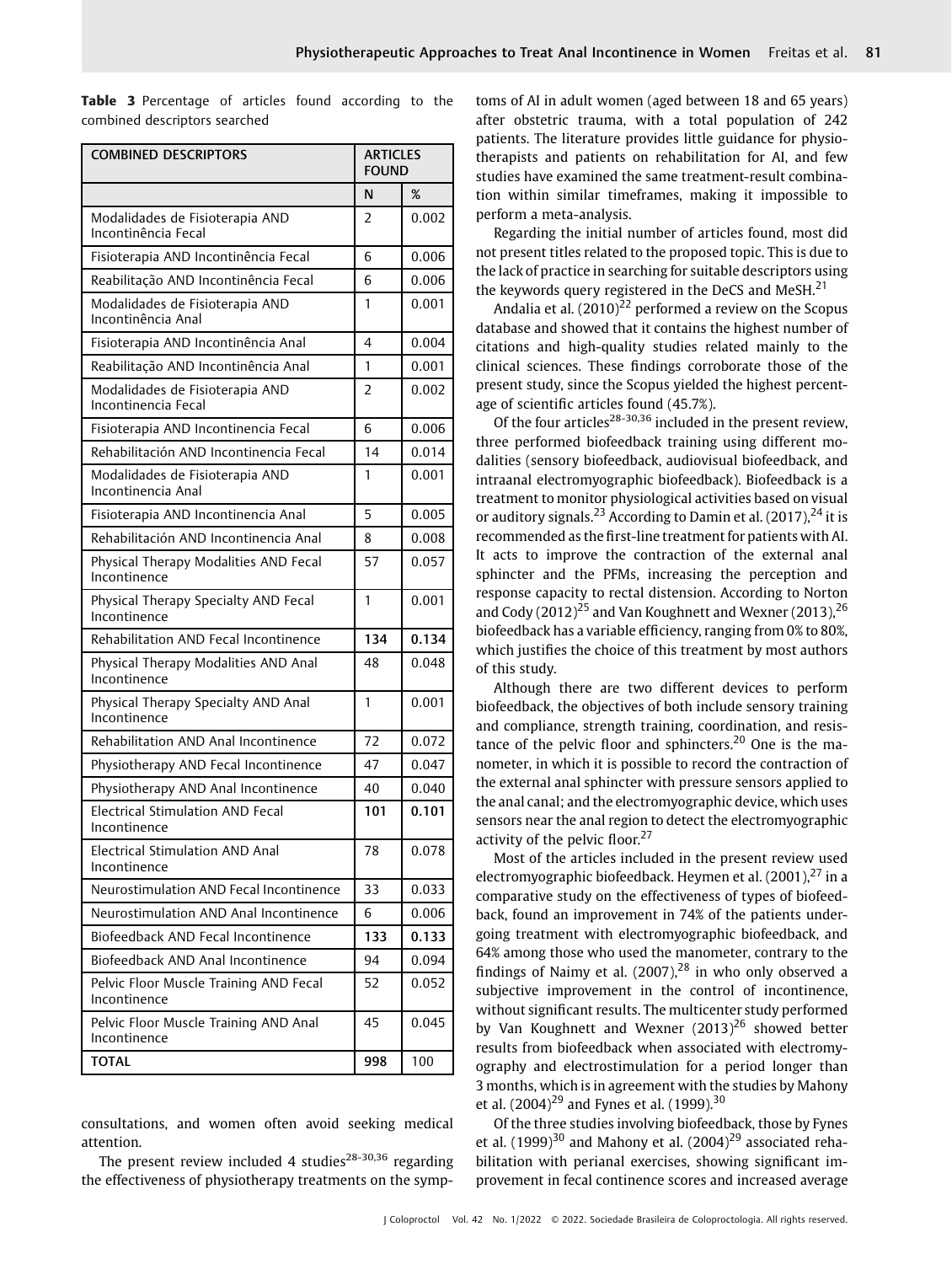Table 4 Comparative effectiveness of physiotherapeutic treatments for anal incontinence in women Table 4 Comparative effectiveness of physiotherapeutic treatments for anal incontinence in women

| References                                 | Study aim                                                                                                                                                                                                                                       | $N =$ randomized;<br>$y =$ mean age<br>n= analyzed;<br>in years;  | duration of the follow-up<br>Etiology of the fecal<br>incontinence;<br>treatment;                                                                                                                                                                                      | (n per group)<br>Study groups                                                                                                                                                                                            | Results                                                                                                                                                                                                                                                                                                                                                                                                                                                                                                   |
|--------------------------------------------|-------------------------------------------------------------------------------------------------------------------------------------------------------------------------------------------------------------------------------------------------|-------------------------------------------------------------------|------------------------------------------------------------------------------------------------------------------------------------------------------------------------------------------------------------------------------------------------------------------------|--------------------------------------------------------------------------------------------------------------------------------------------------------------------------------------------------------------------------|-----------------------------------------------------------------------------------------------------------------------------------------------------------------------------------------------------------------------------------------------------------------------------------------------------------------------------------------------------------------------------------------------------------------------------------------------------------------------------------------------------------|
| ಕ<br>Fynes et a<br>(1999) <sup>30</sup>    | To compare the effects of augmented<br>manometry after obstetric trauma<br>biofeedback with those of sensory<br>incontinence and anorectal<br>biofeedback alone on feca                                                                         | $N = 40;$<br>$n = 39$<br>$y = 32$                                 | once a week (30 minutes) for<br>sensory biofeedback, Kegel<br>biofeedback, and electrical<br>exercises, sensory<br>obstetric trauma;<br>stimulation<br>treatment:<br>follow-up:<br>12 weeks<br>Etiology:                                                               | sensory biofeedback + Kegel<br>biofeedback + electrical<br>$C2(n=20)$ :<br>$C1(n=19)$<br>stimulation<br>audiovisual<br>exercises;                                                                                        | maximum resting pressure ( $p < 0.01$ ),<br>$(p < 0.001)$ , and increased pressure in<br>There was a significant improvement<br>biofeedback + electrical stimulation<br>in the fecal incontinence scores in<br>both treated groups ( $p < 0.0001$ );<br>the anal canal ( $p < 0.002$ ) in the<br>sphincter contraction pressure<br>a significant improvement in<br>group                                                                                                                                  |
| Mahony et al.<br>(2004) <sup>29</sup>      | biofeedback associated with electrical<br>stimulation of the anal sphincter in<br>To compare the effectiveness of<br>symptoms of fecal incontinence<br>the treatment of postpartum<br>intraanal electromyographic<br>biofeedback with intraanal | 32 (G2)<br>$(G1)$ and<br>$N = 60;$<br>$n = 54;$<br>$y = 35$       | (30 minutes) for 12 weeks<br>electrical stimulation, and<br>Follow-up: once a week<br>biofeedback, intraanal<br>Etiology: postpartum;<br>treatment: intraanal<br>electromyographic<br>Keqel exercises;                                                                 | biofeedback + Kegel exercises;<br>electrical stimulation + Kegel<br>biofeedback + intraanal<br>$G1 (n = 26)$ : intraanal<br>$C2(n=28)$ : intraanal<br>electromyographic<br>electromyographic<br>exercises                | improvement in the continence score<br>compression pressure (G: $p < 0.4$ ; and<br>There was a significant improvement<br>$(p < 0.001)$ , as well as in the average<br>Both groups presented a significant<br>$(p < 0.001)$ in the coping/behavior<br>domain of the FIQL questionnaire.<br>$C2: p < 0.004$ )                                                                                                                                                                                              |
| Naimy et al.<br>$(2007)^{28}$              | To evaluate the effect of biofeedback<br>and electrical stimulation in the<br>postpartum fecal incontinence<br>treatment of patients with                                                                                                       | $N = 320;$<br>$n = 40;$<br>$y = 36$                               | minute sessions twice a day for<br>twice a day for 8 weeks for the<br>Follow-up: 30-minute sessions<br>treatment: biofeedback and<br>biofeedback group, and 20-<br>8 weeks for the electrical<br>Etiology: postpartum;<br>electrical stimulation;<br>stimulation group | $G1(n = 19)$ : biofeedback;<br>$G2(n=21)$ : electrical<br>stimulation                                                                                                                                                    | the reduction of the St. Mark's score in<br>the intervention group from baseline<br>groups treated with biofeedback and<br>Wexner score, reduced quality of life<br>There was a significant difference in<br>was no significant pretreatment and<br>perception of incontinence control.<br>to posttreatment ( $p < 0.05$ ). There<br>scale, and FIQL scale scores in the<br>posttreatment differences in the<br>improvement in the subjective<br>Both treatments resulted in an<br>electrical stimulation |
| Johannessen<br>et al. (2017) <sup>36</sup> | To evaluate the effect of exercises for<br>pelvic floor muscles in patients with<br>postpartum anal incontinence                                                                                                                                | $(C1)$ and 30,6<br>$N = 570;$<br>$n = 109;$<br>$y = 29,7$<br>(C2) | treatment: exercises for the<br>Etiology: postpartum;<br>pelvic floor muscles;<br>daily for 6 months<br>follow-up:                                                                                                                                                     | $G1$ ( $n = 54$ ): exercises for the<br>by the physiotherapist about<br>received written information<br>exercises for the pelvic floor<br>control group (patients<br>pelvic floor muscles;<br>$C2(n = 55)$ :<br>muscles) | the reduction of the St. Mark's score in<br>There was a reduction in fecal urgency<br>the intervention group from baseline<br>after treatment of the group treated<br>There was a significant difference in<br>gas leakage after treatment in both<br>There was a significant reduction in<br>with exercises for the pelvic floor<br>to posttreatment ( $p < 0.05$ ).<br>groups $(p < 0.001)$ .<br>(p < 0.005)                                                                                            |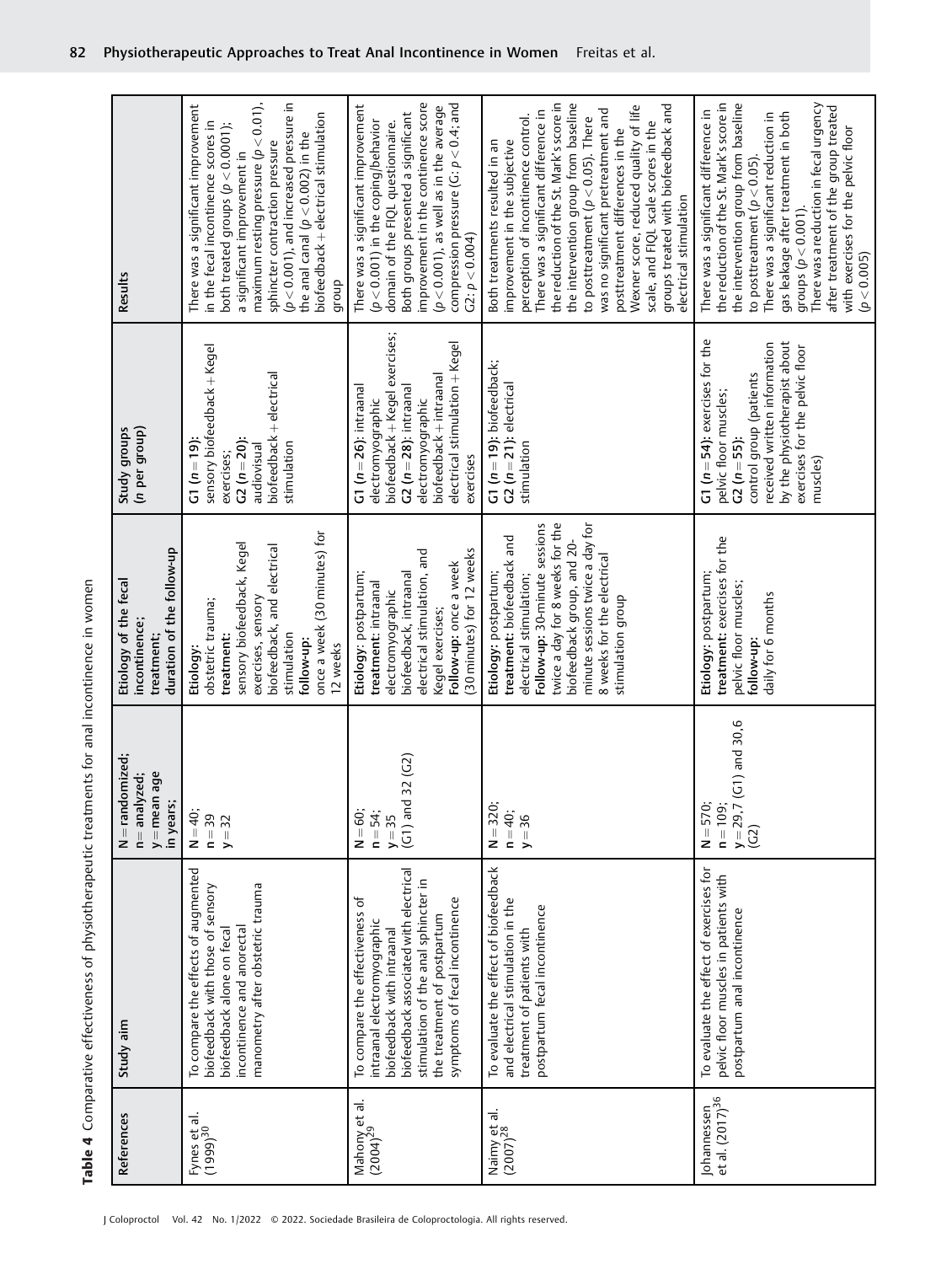sphincter pressure respectively. For Jelovsek et al. (2015), <sup>19</sup> anal sphincter exercises with biofeedback increase the compression strength of the anal sphincter through strength training and, when combined with sensory training, may increase sensory thresholds in patients with urge incontinence (hypersensitivity).

Electrical stimulation is another therapeutic approach for the treatment of AI, which aims to provide sensorimotor stimuli for the PFMs. The application of excitomotor currents improves muscle tone and motor awareness, enabling an increase in the contraction capacity of the anal canal.<sup>31</sup> This modality was applied intracavitaryly by Naimy et al.  $(2007)^{28}$ in isolation, and by Fynes et al.  $(1999)^{30}$  and Mahony et al.  $(2004)^{29}$  combined with audiovisual and electromyographic biofeedback respectively.

Regarding the choice of intracavitary electrical stimulation, it is noted that, unlike electrostimulation of the sacrum nerve and percutaneous tibial nerve, the sphincter is directly stimulated, improving the stability of the pelvic floor, which facilitates and can promote a better voluntary muscle contraction, avoiding the use of accessory muscles.<sup>32</sup>

There is little scientific evidence to prove the therapeutic potential of electrical stimulation in AI, which makes it difficult to apply it in isolation, as was the case of the study by Naimy et al.  $(2007)<sup>28</sup>$  in which there was no significant improvement after the isolated application in the group treated by endo-anal electrical stimulation. However, Mahony et al.  $(2004)^{29}$  and Naimy et al.  $(2007)^{28}$  showed significant improvement associating biofeedback with electrostimulation, corroborating the review by Hosker et al.  $(2000)$ ,  $33$  who reported benefits of both treatments together in the short term in cases of AI after obstetric trauma.

Rehabilitation of the PFMs is a term that incorporates different approaches, including PFM training performed under the guidance of a pelvic physiotherapist. Physiotherapy aims to improve strength, tone, resistance, and muscle coordination, in addition to promoting perineal awareness and improving sensitivity.<sup>34</sup> García López (2002)<sup>35</sup> reported that perianal exercises improve the coordination and strength of the pelvic floor, as well as the functional tone in the voluntary contraction of the external anal sphincter and muscle mass of the pelvic floor, without interfering with the internal anal sphincter.

Exercises for the PFMs are effective in preventing and treating AI in pregnant women and in those in the postpartum period, as evidenced by Johannessen et al.  $(2017)$ ,  $36$  with a significant reduction in the incontinence score, gas leakage and fecal urgency. In addition, one of the fundamental factors for the success of rehabilitation is the sensorymotor awareness of the pelvic region and a good patient-therapist relationship to provide information and instructions on the treatment. This could also be observed in the study by Johannessen et al.  $(2017)^{36}$ in which the control group, who received only written information by the physiotherapist about exercises for the PFMs, did not achieve any significant improvement.

# Conclusion

In the present review, we recorded the following techniques for the treatment of AI and FI: pelvic floor exercises; muscle strength and endurance training guided by biofeedback; rectal sensitivity guided by biofeedback; and coordination and electrical stimulation training. The average score on the PEDro scale of the four articles included in the present study was of 6.25; therefore, it was not possible to assess the real cost-benefit ratio in relation to the techniques used. However, it is necessary to emphasize that the results of the application of these techniques were promising regarding the improvement of the symptomatic framework. There is an evident need for studies with better frameworks to validate the effectiveness of the techniques used in the treatment of AI and IF.

#### Conflict of Interests

The authors have no conflict of interests to declare.

#### References

- 1 Barroso AMF, Arruda e Sá MTM, Nunes EFC, Latorre GFS. Abordagem fisioterapêutica na incontinência fecal: revisão de literatura. Fisioterapia Ser. 2018;13(04):426–430
- 2 Lumi CM, Muñoz JP, La Rosa L. Neuromodulación sacra para el tratamiento de la incontinencia anal. Técnica y presentación de la primera experiencia nacional / Sacral neuromodulation for the treatment of anal incontinence. Technique and presentation of the first national experience Rev Argent Coloproctología. 2006;17 (02):104–109
- 3 Barbosa JMM, Dias RC, Pereira LSM. Qualidade de vida e estratégias de enfrentamento em idosos com incontinência fecal: uma revisão da literatura. Rev Bras Geriatr Gerontol 2007;10(03): 383–400. Doi: 10.1590/1809-9823.2007.100310 [Internet]
- 4 Nelson R, Norton N, Cautley E, Furner S. Community-based prevalence of anal incontinence. JAMA 1995;274(07):559–561
- 5 Lumi CM, Miravalle OR, La Rosa L, et al. Ecografía anorrectal y manometría en el estudio de pacientes con incontinencia fecal. Acta Gastroenterol Latinoam 2012;42(03):193–198
- 6 Hayden DM, Weiss EG. Fecal incontinence: etiology, evaluation, and treatment. Clin Colon Rectal Surg 2011;24(01):64–70. Doi: 10.1055/s-0031-1272825
- 7 Muñoz-Duyos A, Montero J, Navarro A, Del Río C, García-Domingo MI, Marco C. Incontinencia fecal: Neurofisiología y neuromodulación. Cir Esp 2004;76:65–70. Doi: 10.1016/S0009-739X(04) 72362-3
- 8 Leite J, Poças F. TRATAMENTO DA INCONTINÊNCIA FECAL. Rev Port Coloproct. 2010;7(02):68–72
- 9 Meyer I, Richter HE. Impact of fecal incontinence and its treatment on quality of life in women. Womens Health (Lond) 2015;11 (02):225–238. Doi: 10.2217/whe.14.66
- 10 Rockwood TH, Church JM, Fleshman JW, et al. Fecal Incontinence Quality of Life Scale: quality of life instrument for patients with fecal incontinence. Dis Colon Rectum 2000;43(01):9–16, discussion 16–17. Doi: 10.1007/BF02237236
- 11 Kwon S, Visco AG, Fitzgerald MP, Ye W, Whitehead WEPelvic Floor Disorders Network (PFDN) Validity and reliability of the Modified Manchester Health Questionnaire in assessing patients with fecal incontinence. Dis Colon Rectum 2005;48 (02):323–331, discussion 331–334. Doi: 10.1007/s10350-004- 0899-y
- 12 Lumi CM, Muñoz JP. Tratamiento quirúrgico de la incontinencia anal. ECirugía Digestiva. 2009;III-368:1–1